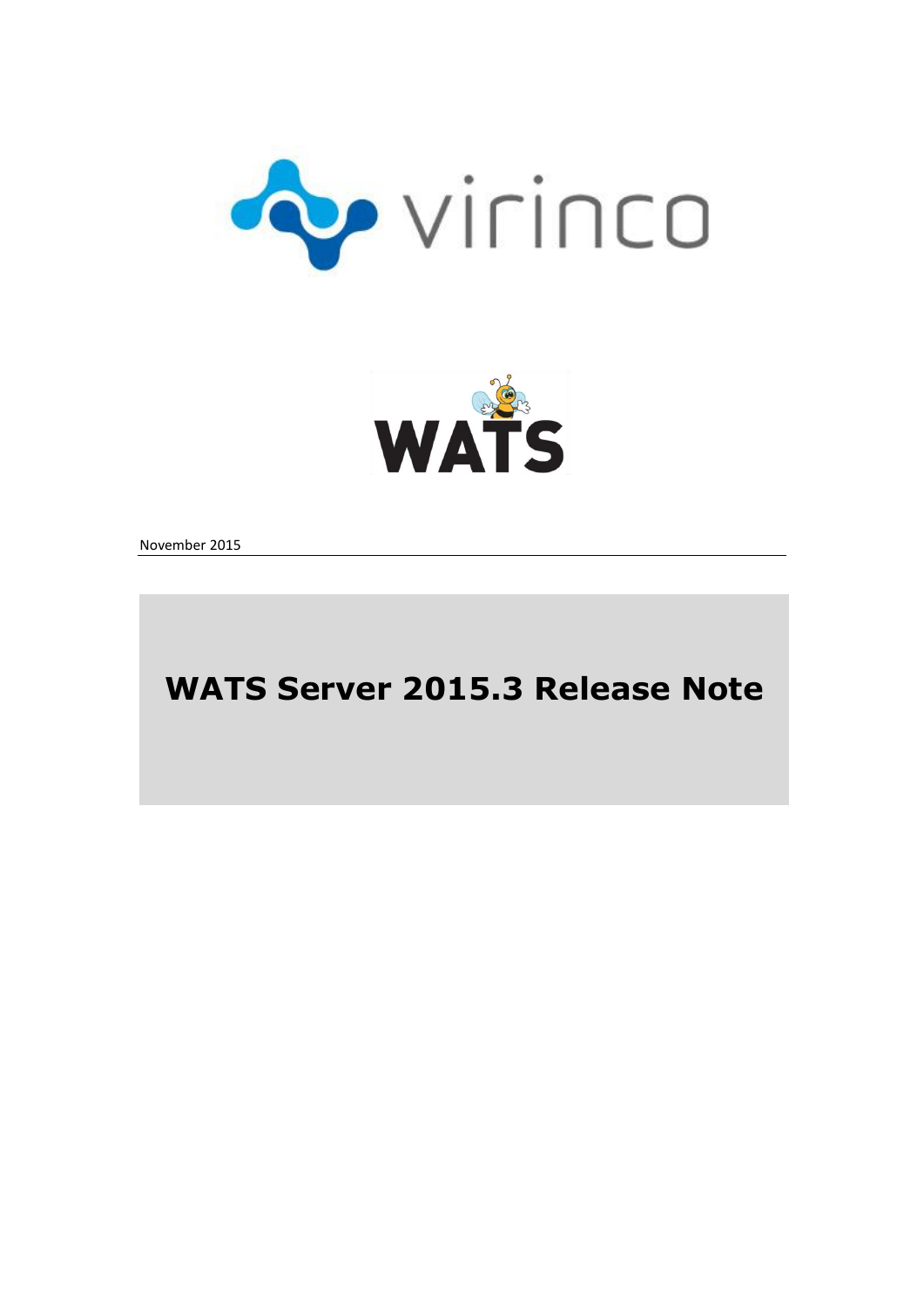

# WATS Server 2015.3 Release

This release overview contains information about new features in WATS Server 2015.3

For more information about WATS, please visit [www.virinco.com/wats](http://www.virinco.com/wats)

## Major Feature Areas

- Gage R&R analysis
- Export Wizard
- Test Step yield & analysis: Step status chart
- Product yield: Test run tail chart Passed in run  $(> 1)$
- Dashboard: "My RCA tickets" widget<br>• RCA improvements
- RCA improvements
- Miscellaneous

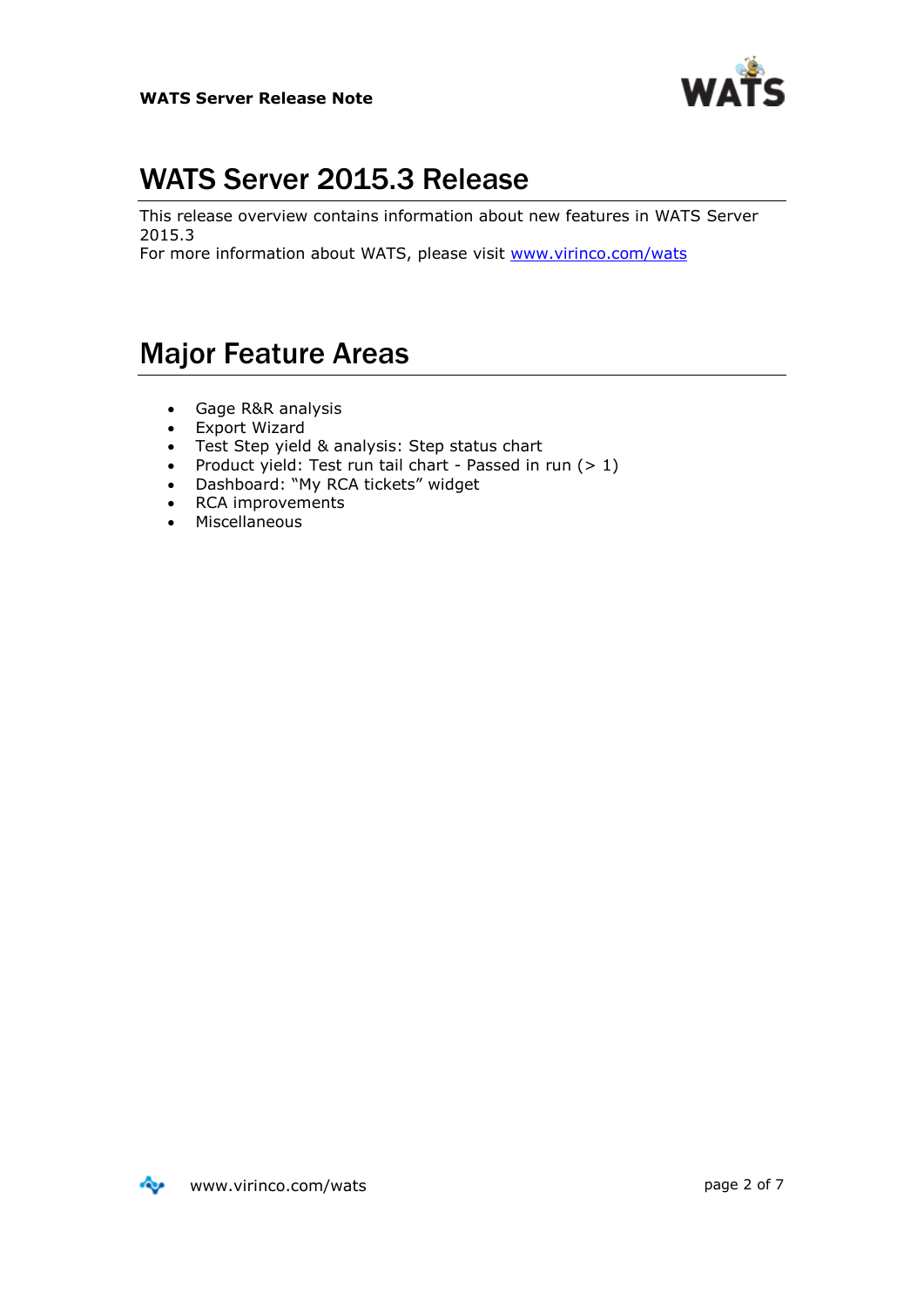

# WATS Reporting

#### *Gage R&R analysis*

The GR&R analysis is used to quantify the amount of variation in a measure that comes from the measurement system itself rather than from product or process variations. The analysis uses the ANOVA (analysis of variance) method for computing the repeatability and reproducibility.

The analysis requires multiple parts (units), appraisers (test-station, operator, socket, fixture) and trials. When conducting a study, the recommended procedure is to use 10 parts, 3 appraisers and 2 trials, for a total of 60 measurements

#### atability Step / Measure Name GR&R %  $Av<sub>a</sub>$ Low limit **High limit** Read Phase 2 and compare / Phase 2 RAW dif-8.73  $-450.00$ 450.00 34.64 %  $77.41%$ 33.55 % 79.92 %  $0.00%$  $0.00%$ Parts \* Appraisers (10) should be greater than 15.  $\triangle$ Source of variation Study Var (6\*Stdev) Variance Stdev % Study Var % Tolerance % Contribution **Total Gage R&R** 2.699.4268 51.9560  $CDD =$ 211 7260 79.92.94 24.64.94 collection 2 532.5789  $EV =$ 77.41 % 50.3247 301.9484 33.55 % 59.92 % **Repeatability (Equipment)** 166.8479 19.87 % **Reproducibilty (Appraiser)** 12.9170  $AV =$ 77.5018  $8.61%$ 3.95 %  $0.00%$  $0.00%$  $0.00%$ 0.0000  $0.0000$  $AV =$  $0.0000$ Appraiser Appraiser by Part (Interaction) 166.8479 12.9170  $INT =$ 77.5018 19.87 %  $8.61%$  $3.95%$  $PV =$ 234.4909  $60.11%$ 26.05 % Part 1 527.3880 39.0818 36.14 % 390.0837 100.00 % 100.00 % Total variation 4 226.8148 65.0140  $TV =$ 43.34 % NDC: 1.06 Min:  $-293,8201$ Low limit:  $-450,0000$ 209.0343 High limit: 450.0000 Max: 8.7301 Cp lower: 2.4514 Avg Stdev 62.3765 2.3581 Cp upper: Count:  $100$ Cpk: 2.3581

#### [Please read more on GR&R](http://support.virinco.com/entries/83627659-Gage-R-R-analysis) analysis in our Resource Center











www.virinco.com/wats example 3 of 7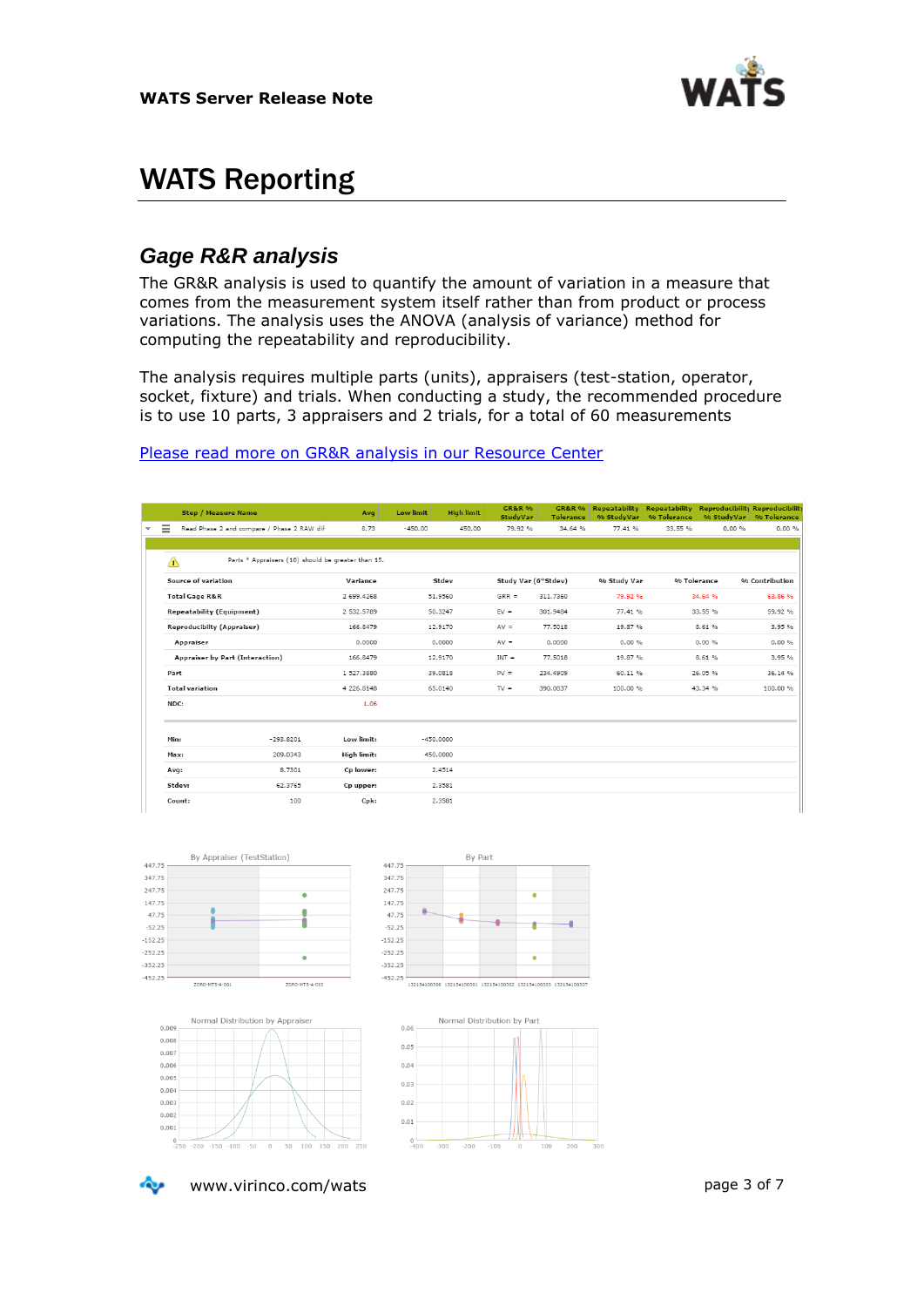

### *Export Wizard*

The Export Wizard replaces the "UUT export wizard" with new functionality and performance improvements. It now contains support for exporting both UUT and UUR report data to various file formats, as well as the ability to export UUT reports as Certificates to PDF. All types of export options are saved when they are changed to persist user preferences between visits to this function, this also applies for selected sequences/steps and step grouping.

When a type, data source and format has been selected, the report filter is shown.

| <b>Type</b>        | Data source                  | <b>Format</b>    |
|--------------------|------------------------------|------------------|
| UUT reports        | All, Header, Selected steps, | Excel, CSV       |
|                    | Chart data                   |                  |
|                    | All                          | HTML (ZIP), WSXF |
|                    |                              | (ZIP), XML (ZIP) |
|                    |                              | deprecated       |
|                    | Header                       | WSXF (ZIP)       |
|                    | Attachments (files)          | <b>ZIP</b>       |
| UUR reports        | All, Header                  | Excel, CSV, WSXF |
|                    |                              | (ZIP)            |
|                    | Attachments (files)          | <b>ZIP</b>       |
| Certificates (UUT) | All, Header, Selected steps  | <b>PDF</b>       |
|                    |                              | PDF (ZIP)        |

| Type | Data source | Format                          |  |
|------|-------------|---------------------------------|--|
|      |             | $\blacktriangleright$ PDF (ZIP) |  |

For most data sources and formats, you're now able to specify which details to include or to exclude.

| Misc. Info<br>Station Data<br>Sub Unit Info<br><b>Batch Number</b><br>$\overline{\mathcal{L}}$<br>Test Socket Index<br>✔ Execution Time<br><b>P</b> Error Code<br>√ Operator | $\blacktriangledown$ Status<br>Report Text<br>Comp Operator | √ Measurement<br>J Units<br>√ Low Limit |
|------------------------------------------------------------------------------------------------------------------------------------------------------------------------------|-------------------------------------------------------------|-----------------------------------------|
| ✔ Error Message<br>Fixture ID<br>✔ Test Operation<br>Repair Operation<br>$\blacktriangledown$ Status<br>Comment                                                              | √ High Limit<br>Numeric Format                              | ▼<br>None                               |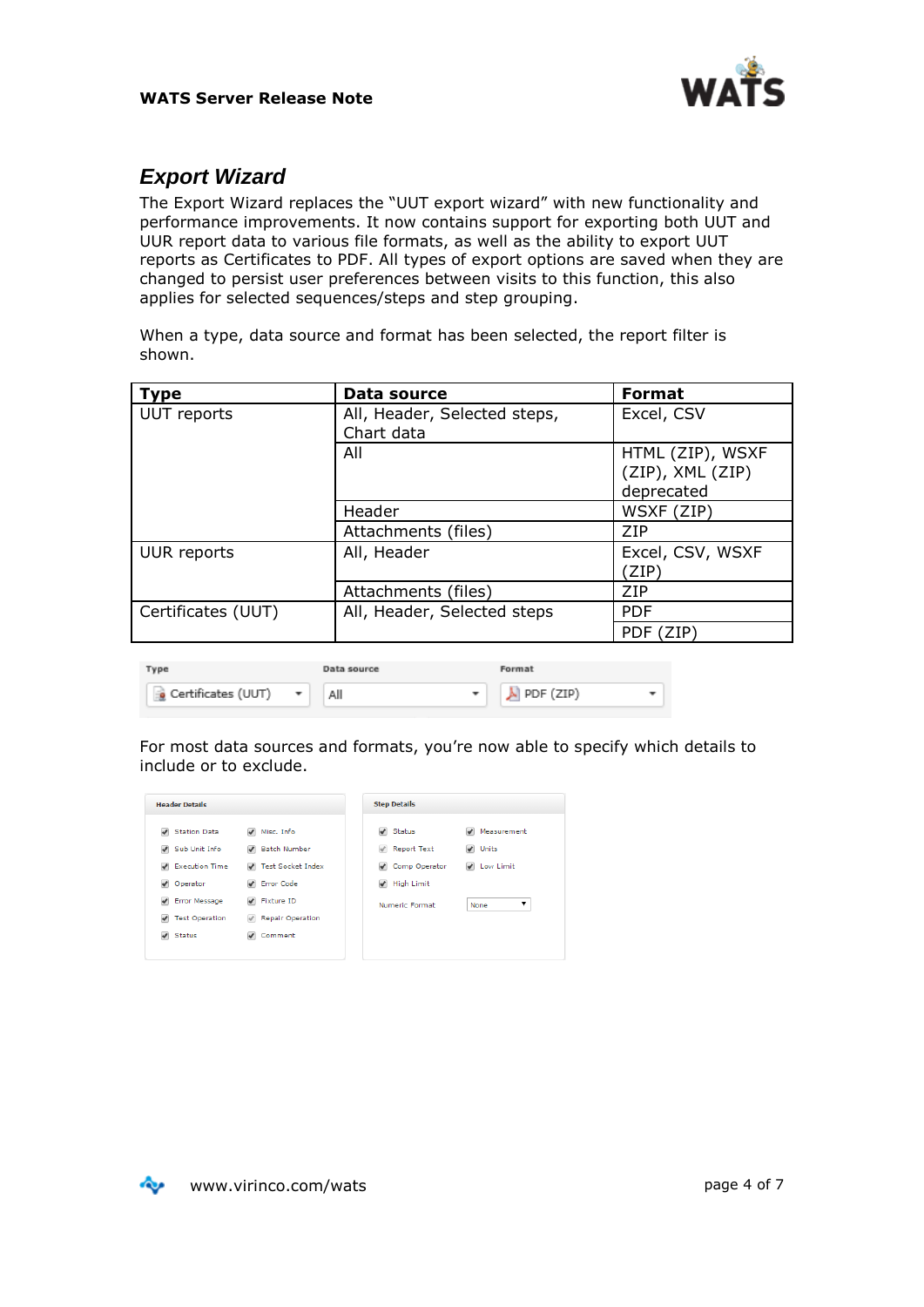

#### Example of Certificate (UUT)

|                                                                         |                   |                    | <b>Test status: Passed</b> |                            |                         |  |                   |                      |                          |                         |  |
|-------------------------------------------------------------------------|-------------------|--------------------|----------------------------|----------------------------|-------------------------|--|-------------------|----------------------|--------------------------|-------------------------|--|
|                                                                         |                   |                    |                            |                            |                         |  |                   |                      |                          |                         |  |
| <b>Serial Number</b>                                                    | 144171000384      |                    |                            | <b>UTC Start Date/Time</b> |                         |  |                   | 2014-Oct-19 03:11:29 |                          |                         |  |
| <b>Part Number</b>                                                      | 241119.905<br>2.1 |                    |                            | <b>Test Operation</b>      |                         |  |                   |                      | <b>Verification Test</b> |                         |  |
| <b>Revision</b>                                                         |                   |                    |                            |                            |                         |  |                   |                      |                          |                         |  |
| <b>Batch Serial Number</b>                                              | 0000099091        |                    |                            | Operator                   |                         |  |                   | nd1142               |                          |                         |  |
| <b>Execution Time</b>                                                   | 133.6723937       |                    |                            |                            | <b>Error Code</b>       |  |                   | o                    |                          |                         |  |
| <b>Test Socket Index</b>                                                | -1                |                    |                            | <b>Fixture ID</b>          |                         |  |                   | 709549#2             |                          |                         |  |
| <b>Error Message</b>                                                    |                   |                    |                            |                            |                         |  |                   |                      |                          |                         |  |
| <b>Comment</b>                                                          |                   |                    |                            |                            |                         |  |                   |                      |                          |                         |  |
|                                                                         |                   |                    |                            |                            |                         |  |                   |                      |                          |                         |  |
| <b>Station Name</b>                                                     |                   | Location           |                            |                            |                         |  | Purpose           |                      |                          |                         |  |
| VTECH-MTS-A-009                                                         |                   | Vtech              |                            |                            |                         |  |                   |                      |                          |                         |  |
| <b>Misc Info</b>                                                        |                   |                    |                            |                            |                         |  |                   |                      |                          |                         |  |
| <b>UUT Description</b>                                                  |                   |                    |                            | lo                         |                         |  |                   |                      |                          |                         |  |
| <b>Sub Unit Info</b>                                                    |                   |                    |                            |                            |                         |  |                   |                      |                          |                         |  |
| <b>Serial Number</b>                                                    |                   | <b>Part Number</b> |                            |                            |                         |  | <b>Revision</b>   |                      |                          |                         |  |
| 144071007365                                                            |                   | 300480             |                            |                            |                         |  | $\overline{2}$    |                      |                          |                         |  |
| 144071006374                                                            |                   | 305957             |                            |                            |                         |  | 1.2               |                      |                          |                         |  |
| 144071008415                                                            |                   | 300481             |                            |                            |                         |  | 23                |                      |                          |                         |  |
|                                                                         |                   |                    |                            |                            |                         |  |                   |                      |                          |                         |  |
| <b>Step Name</b>                                                        |                   |                    | <b>Measurement</b>         |                            | <b>Units</b>            |  | <b>Low Limit</b>  | <b>High Limit</b>    | Comp<br>Operator         | <b>Status</b>           |  |
| Set Voltage Range Power meter CH 1 to 300V                              |                   |                    |                            |                            |                         |  |                   |                      |                          | Done                    |  |
| Set Voltage Range Power meter CH 2 to 60V                               |                   |                    |                            |                            |                         |  |                   |                      |                          | Done                    |  |
| Set Voltage Range Power meter CH 3 to 60V                               |                   |                    |                            |                            |                         |  |                   |                      |                          | Done                    |  |
| Set Current Range Power meter CH 1 to 20A                               |                   |                    |                            |                            |                         |  |                   |                      |                          | Done                    |  |
| Set Current Range Power meter CH 2 to 40A                               |                   |                    |                            |                            |                         |  |                   |                      |                          | Done                    |  |
| Set Current Range Power meter CH 3 to 40A                               |                   |                    |                            |                            |                         |  |                   |                      |                          | Done                    |  |
| Get Fixture ID                                                          |                   |                    |                            |                            |                         |  |                   |                      |                          | Done                    |  |
| <b>Check Fixture ID</b>                                                 |                   |                    | 709549                     |                            |                         |  |                   | 709549               | <b>IgnoreCase</b>        | Passed                  |  |
| <b>Get Station Info</b>                                                 |                   |                    |                            |                            |                         |  |                   |                      |                          | Done                    |  |
| <b>Check Station Info</b>                                               |                   |                    | MTS-A                      |                            |                         |  |                   | MTS-A                | <b>IgnoreCase</b>        | Passed                  |  |
| Check Station Info != LAB-MTS-A-002                                     |                   | VTECH-MTS-A-009    |                            |                            |                         |  | VTECH-MTS-A-002   | Failed               |                          |                         |  |
| <b>Check Customer label</b>                                             |                   |                    |                            |                            |                         |  | <b>IgnoreCase</b> |                      |                          |                         |  |
| <b>Check Customer label</b>                                             |                   |                    | 144171000384               |                            |                         |  |                   | 144171000384         | <b>IgnoreCase</b>        | Passed                  |  |
| Connect pComm                                                           |                   |                    |                            |                            |                         |  |                   |                      |                          | Passed                  |  |
| Connect pComm                                                           |                   |                    |                            |                            |                         |  |                   |                      |                          | Done                    |  |
| <b>Ambient Temperature</b>                                              |                   |                    |                            |                            |                         |  |                   |                      |                          | Passed                  |  |
| Measure fixture temp                                                    |                   |                    | 35.41727667804             |                            | degC                    |  | 10                | 45                   | <b>GELE</b>              | Passed                  |  |
| Mains start voltage / SW revision                                       |                   |                    |                            |                            |                         |  |                   |                      |                          | Passed                  |  |
| Set AC PowerSupply #1 voltage range to HIGH                             |                   |                    |                            |                            |                         |  |                   |                      |                          | Skipped                 |  |
| Wait 1s                                                                 |                   |                    |                            |                            |                         |  |                   |                      |                          | Skipped                 |  |
| Set AC PowerSupply #1 to 75VAC, 50Hz, 32A                               |                   |                    |                            |                            |                         |  |                   |                      |                          | Done                    |  |
| Wait 1 sec                                                              |                   |                    |                            |                            |                         |  |                   |                      |                          | Done                    |  |
| Correct ID                                                              |                   |                    |                            |                            |                         |  |                   |                      |                          | Passed                  |  |
| Read Sec SW Part Number                                                 |                   |                    | 404166.009                 |                            |                         |  |                   | 404166.009           | <b>IgnoreCase</b>        | Passed                  |  |
| <b>ID</b> is correct                                                    |                   |                    |                            |                            |                         |  |                   |                      |                          | Done                    |  |
| Module not running?                                                     |                   |                    |                            | ō                          | Bit                     |  | ō                 | ō                    | LE                       | Passed                  |  |
| Measure AC Input current @ 75VAC                                        |                   |                    |                            | 140                        | mÂ                      |  | 100               | 170                  | <b>GELE</b>              | Passed                  |  |
| Measure input current PM @ 75Vac_dummy                                  |                   |                    |                            | 137                        | mA                      |  | 100               | 170                  | <b>GELE</b>              | Passed                  |  |
| Measure Vout @ 75VAC                                                    |                   |                    | 0.453967                   |                            | $\overline{\mathtt{v}}$ |  | $-0.5$            | g                    | GELE                     | Passed                  |  |
| Yellow & Red LED ON                                                     |                   |                    |                            | 1                          |                         |  |                   | 1                    | EQ                       | Passed                  |  |
| Get Default Vout from UUT                                               |                   |                    | 54.5                       |                            | Vdc                     |  | ō                 | ō                    | LOG                      | Passed                  |  |
| Set Default Startup Voltage to 54.5Vdc                                  |                   |                    |                            |                            |                         |  |                   |                      |                          | Passed                  |  |
| Set Default Startup Voltage to 54.5Vdc<br>Apply 1A load with DC load #1 |                   |                    |                            |                            |                         |  |                   |                      |                          | Passed<br>Done          |  |
| Set Default Start Voltage to 54.5V                                      |                   |                    |                            |                            |                         |  |                   |                      |                          | Done                    |  |
| Set AC PowerSupply #1 OFF                                               |                   |                    |                            |                            |                         |  |                   |                      |                          | Done                    |  |
| Wait 5 sec                                                              |                   |                    |                            |                            |                         |  |                   |                      |                          | Done                    |  |
| Load Off                                                                |                   |                    |                            |                            |                         |  |                   |                      |                          | Done                    |  |
| Set AC PowerSupply #1 ON                                                |                   |                    |                            |                            |                         |  |                   |                      |                          | Done                    |  |
| Wait 4 sec                                                              |                   |                    |                            |                            |                         |  |                   |                      |                          | Done                    |  |
| <b>Signed by</b>                                                        |                   |                    |                            |                            |                         |  |                   |                      |                          | <b>Your Company Log</b> |  |
| Administrator                                                           |                   |                    | Printed by WATS            |                            |                         |  |                   |                      |                          | Page 1/4                |  |

## *Test Step yield & analysis: Step status chart*

In TSY&A step details, the measurement status chart has been replaced with the step status chart which displays the step status trend (such as Passed, Failed or Skipped) over time. The chart is visible for all types of steps, and when the mouse cursor is over the trend line, a popover appears with details of the UUT report (mouse click opens the report). The chart can be zoomed, making it easier to ensure that you open the correct report if there are many reports in a short period of time.

| <b>Your Company Logo</b>                                           |                                               |                                                      |                                                  |                          |                                                        |                     |
|--------------------------------------------------------------------|-----------------------------------------------|------------------------------------------------------|--------------------------------------------------|--------------------------|--------------------------------------------------------|---------------------|
|                                                                    |                                               |                                                      | <b>Step name: /GetDevHandle</b>                  |                          |                                                        |                     |
| Step yield:<br>Passed: 76.16% (115/151)<br>Failed: 23.84% (36/151) | Step Type:<br>UTC First run:<br>UTC Last run: | $\frac{B}{BED}$ ET_PFT<br>2013-Oct-22<br>2013-Oct-29 | Avg. steptime:<br>Max steptime:<br>Min steptime: | 4.077<br>7.109<br>0.000  |                                                        |                     |
| Passed<br>Failed                                                   |                                               |                                                      |                                                  |                          | ! TIPS: Zoom in to ensure you open the correct report! |                     |
| Loop iteration $ default  \vee  $                                  |                                               |                                                      | DateTime:<br>Serial Number:<br>Part Number:      | Click to open UUT report | 2013-Oct-25 11:48:59<br>P389500132503<br>561           | Export to Excel: 36 |

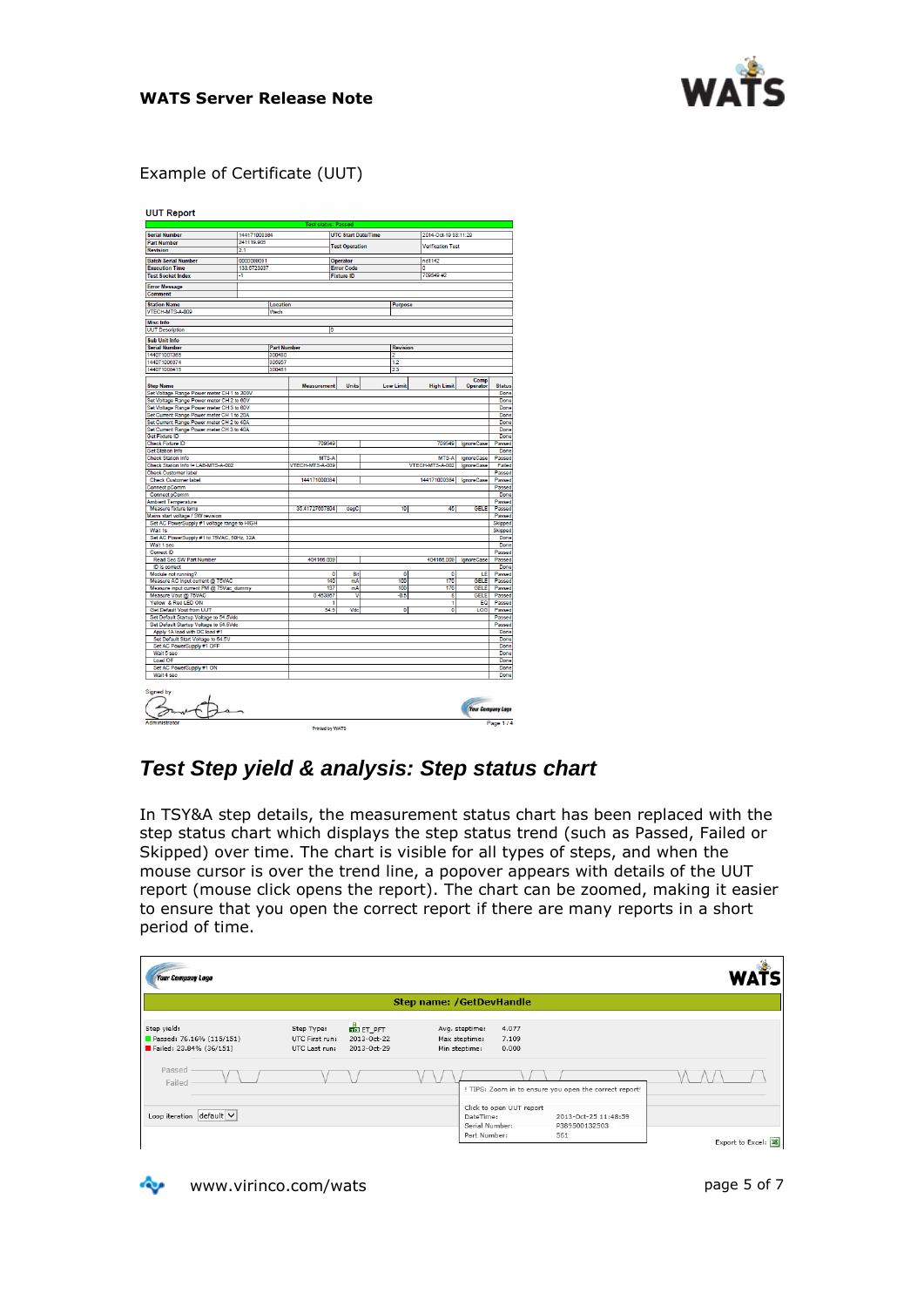

#### *Product yield: Test run tail chart - Passed in run (> 1)*

This chart shows the volume of units which didn't pass the 1<sup>st</sup> test run, but passed in a later test run, grouped by the test run in which they passed. The chart is visible after you expand a period in the grid, and if you click on a test run column, Serial Number history will open in a new window/tab and list all units which passed in the test run.





#### *Dashboard: "My RCA tickets" widget*

This widget lists all Root Cause Analysis tickets that you have created or is assigned to, sorted descending by Updated/Created UTC. You may also click on a ticket in the list to view or update it (opens in new window/tab). As with other dashboard widgets, you may resize it, or trigger a refresh manually or automatically at a specified interval to retrieve the most recent updates.

| My RCA tickets |                                                 |               |                          |
|----------------|-------------------------------------------------|---------------|--------------------------|
| ID             | Subject                                         | <b>Status</b> | <b>Updated UTC</b>       |
| $Q.$ #36       | Why do we have a missing component?             | H On Hold     | 2 minutes ago            |
| Q. #41         | Incorrect mounting of primary controller board  | N New         | $\overline{\phantom{a}}$ |
| $Q + 34$       | Why does this test run get an error?            | 5 Solved      | 11 minutes ago           |
| $Q + 33$       | Why bad yield?                                  | O Open        | 2 years ago              |
| $Q \cdot #27$  | Why keeps this unit failing the same test step? | O Open        | 2 years ago              |
| Q. #30         | Why is this sequence getting errors?            | O Open        | 2 years ago              |
| $Q + 32$       | Bad yield                                       | O Open        | 2 years ago              |